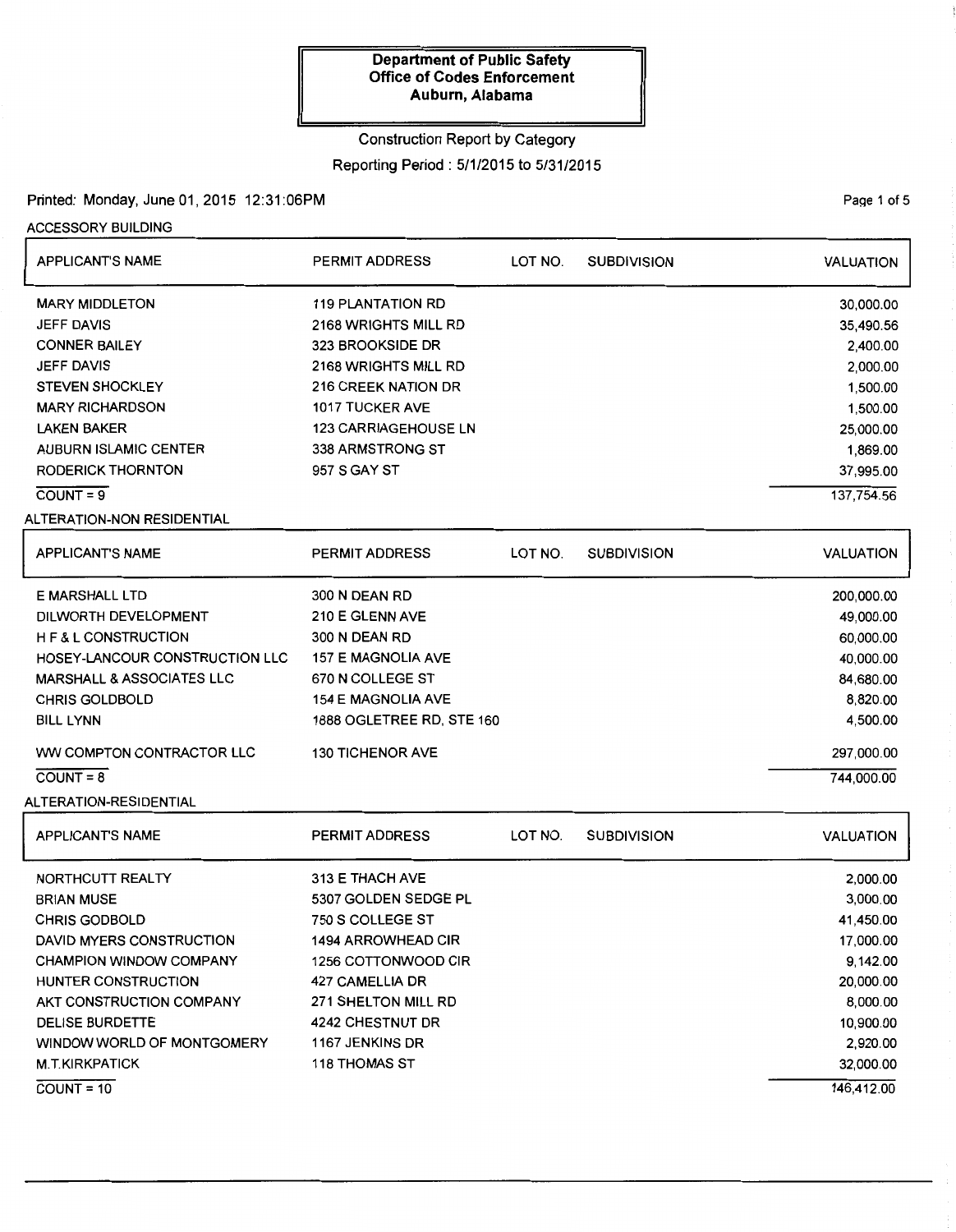## Construction Report by Category

## Reporting Period: 5/1/2015 to 5/31/2015

Printed: Monday, June 01,2015 12:31:06PM

AMUSEMENT/SOCIAURECREATIONAL

| <b>APPLICANT'S NAME</b>             | <b>PERMIT ADDRESS</b> | LOT NO. | <b>SUBDIVISION</b> | <b>VALUATION</b> |
|-------------------------------------|-----------------------|---------|--------------------|------------------|
| <b>M D THOMAS CONST. INC.</b>       | 1120 WRIGHTS MILL RD  |         |                    | 38,500.00        |
| <b>HERRING POOLS &amp; SUPPLIES</b> | 2230 EAST LAKE BLVD   |         |                    | 20,000.00        |
| M D THOMAS CONST. INC.              | 4242 CHESTNUT DR      |         |                    | 26,500.00        |
| M D THOMAS CONST. INC.              | 520 PEAR TREE RD      |         |                    | 35,900.00        |
| $COUNT = 4$                         |                       |         |                    | 120,900.00       |
| INDUSTRIAL                          |                       |         |                    |                  |
| <b>APPLICANT'S NAME</b>             | <b>PERMIT ADDRESS</b> | LOT NO. | <b>SUBDIVISION</b> | <b>VALUATION</b> |
| <b>SYS-CON LLC</b>                  | 2351 RILEY ST         |         |                    | 6,000,000.00     |
| $COUNT = 1$                         |                       |         |                    | 6,000,000.00     |
| ROOFING- NON RESIDENTIAL            |                       |         |                    |                  |
| <b>APPLICANT'S NAME</b>             | <b>PERMIT ADDRESS</b> | LOT NO. | <b>SUBDIVISION</b> | <b>VALUATION</b> |
| APEX ROOFING AND RESTORATION        | 231 E DRAKE AVE       |         |                    | 7,000.00         |
| $COUNT = 1$                         |                       |         |                    | 7,000.00         |
| ROOFING-RESIDENTIAL                 |                       |         |                    |                  |
| <b>APPLICANT'S NAME</b>             | <b>PERMIT ADDRESS</b> | LOT NO. | <b>SUBDIVISION</b> | <b>VALUATION</b> |
| <b>TRIPLE B CONSTRUCTION</b>        | 1999 SARA ST          |         |                    | 6,620.00         |
| APEX ROOFING AND RESTORATION        | 2455 WILDWOOD DR      |         |                    | 8,000.00         |
| SUPERIOR ROOFING                    | 1072 STERLING CT      |         |                    | 9,200.00         |
| <b>SUPERIOR ROOFING</b>             | 1026 DEKALB ST        |         |                    | 4,200.00         |
| <b>SUPERIOR ROOFING</b>             | 115 N RYAN ST         |         |                    | 5,690.00         |
| <b>SUPERIOR ROOFING</b>             | 646 FORESTDALE DR     |         |                    | 7,480.00         |
| <b>SUPERIOR ROOFING</b>             | 1001 CHEROKEE RD      |         |                    | 10,645.00        |
| <b>SUPERIOR ROOFING</b>             | 710 MOORES MILL RD    |         |                    | 11,715.00        |
| <b>SUPERIOR ROOFING</b>             | 343 GREEN ST          |         |                    | 4,100.00         |
| <b>MID SOUTH SIDING</b>             | 745 CARVER AVE        |         |                    | 2,800.00         |
| $COUNT = 10$                        |                       |         |                    | 70.450.00        |

PaQe 2 of 5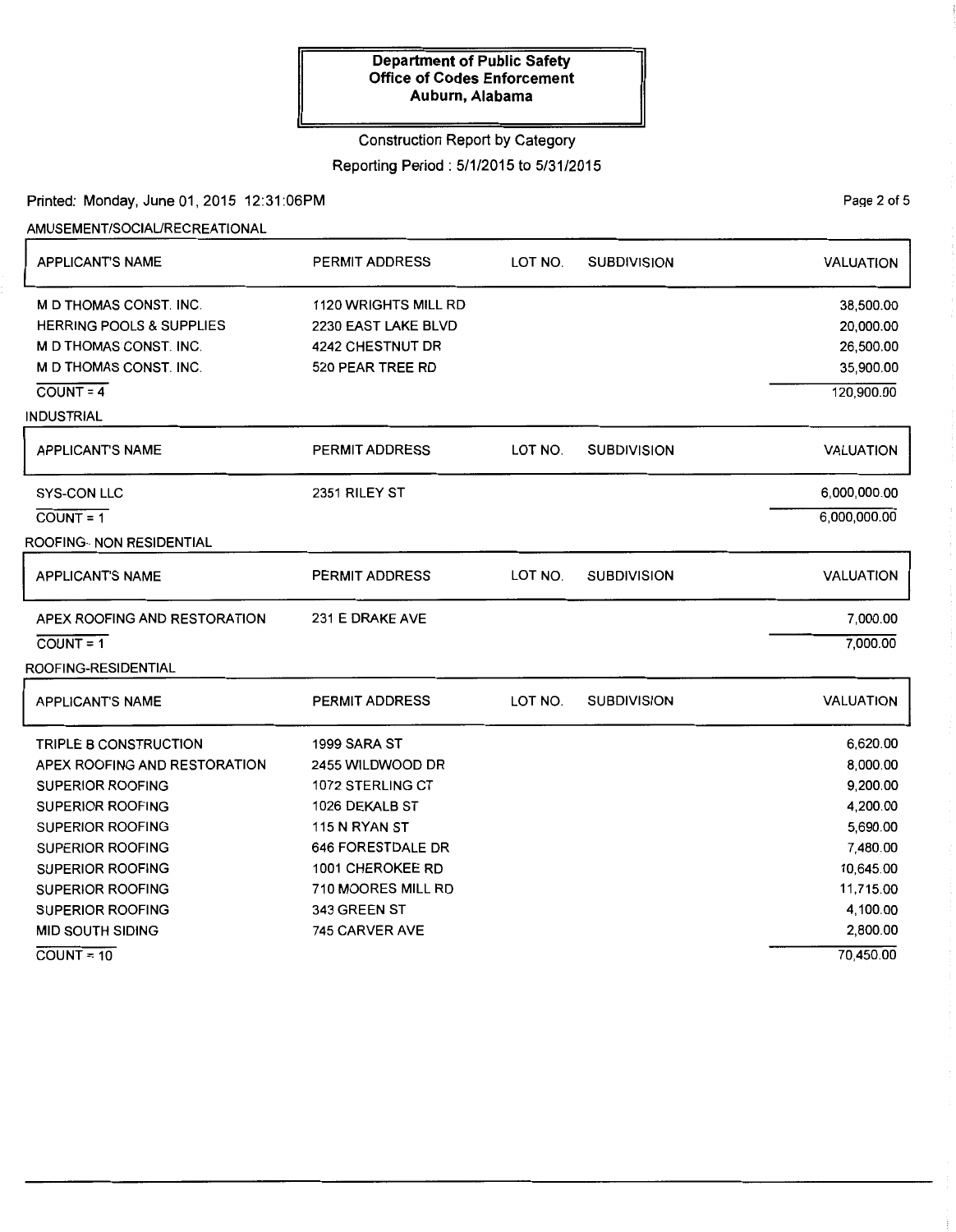# Construction Report by Category Reporting Period: 5/1/2015 to 5/31/2015

## Printed: Monday, June 01, 2015 12:31:06PM **Page 3 of 5** and 3 of 5

### SINGLE FAMILY HOUSE-DETACHED

| <b>APPLICANT'S NAME</b>       | <b>PERMIT ADDRESS</b>      | LOT NO.   | <b>SUBDIVISION</b>           | <b>VALUATION</b> |
|-------------------------------|----------------------------|-----------|------------------------------|------------------|
| DAVID CRUM CONSTRUCTION, INC. | 985 GARRISON LN            | 65        | <b>GROVE HILL</b>            | 306,934.84       |
| HOMEWORKS OF ALABAMA INC      | <b>216 FONTAINE DR</b>     | 18        | <b>WOODFIELD</b>             | 133,250.00       |
| HOMEWORKS OF ALABAMA INC      | 2245 N DONAHUE DR          | 69        | <b>OAK GROVE</b>             | 279,210.03       |
| STONE MARTIN BUILDERS         | 729 BANBURY ST             | 29        | <b>COTSWOLDS</b>             | 357,185.24       |
| STONE MARTIN BUILDERS         | 717 BANBURY ST             | 31        | <b>COTSWOLDS</b>             | 340,070.04       |
| STONE MARTIN BUILDERS         | 649 DEER RUN RD            | 182       | <b>LUNDY CHASE</b>           | 225, 136.87      |
| DILWORTH DEVELOPMENT          | 1033 N COLLEGE ST          |           |                              | 239,870.00       |
| HOMEWORKS OF ALABAMA INC      | 110 CAROLINA CT            | 44A       | <b>CHARLESTON PLACE</b>      | 275,113.40       |
| RIDGE CREST PROPERTIES LLC    | 651 ANDERS CT              | 23        | SAUGAHATCHEE PINES           | 201,641.02       |
| RIDGE CREST PROPERTIES LLC    | 637 ANDERS CT              | 20        | SAUGAHATCHEE PINES           | 201,641.02       |
| HOMEWORKS OF ALABAMA INC      | 664 KINGS WAY              | 52A       | <b>CHARLESTON PLACE</b>      | 263,995.09       |
| RIDGE CREST PROPERTIES LLC    | 1624 OVERHILL CT           | 301       | <b>HIGHLANDS</b>             | 229,000.51       |
| DILWORTH DEVELOPMENT          | <b>1314 FALLS CREST DR</b> | 123       | YARBROUGH FARMS              | 488,540.00       |
| <b>GEORDAN COMMUNITIES</b>    | 155 CASTELLO CIR           | <b>9A</b> | <b>TIVOLI</b>                | 263,451.54       |
| EASTBROOK HOMES               | 197 WESTOVER ST            | 142-A2    | <b>MIMMS TRAIL</b>           | 173,521.70       |
| <b>EASTBROOK HOMES</b>        | 203 WESTOVER ST            | 142-A3    | <b>MIMMS TRAIL</b>           | 252,350.69       |
| STONE MARTIN BUILDERS         | 654 DEER RUN RD            | 142       | <b>LUNDY CHASE</b>           | 230, 153.12      |
| STONE MARTIN BUILDERS         | 2415 DEER RUN CT           | 162       | <b>MIMMS TRAIL</b>           | 230, 153. 12     |
| HAYLEY-FREEMAN CONST CO       | 2710 SOPHIA WAY            | 15        | <b>TUSCANY HILLS</b>         | 202,117.50       |
| HIVE PARTNERS, LLC            | 415 S GAY ST, 2            | 2         | <b>SOUTHSIDE</b>             | 60,388.20        |
| HIVE PARTNERS, LLC            | 415 S GAY ST, 5            | 5         | <b>SOUTHSIDE</b>             | 55,240.51        |
| HIVE PARTNERS, LLC            | 415 S GAY ST, 1            | 1         | <b>SOUTHSIDE</b>             | 106,628.50       |
| HARRIS DOYLE HOMES            | 2424 MIMMS LN              | 18        | <b>MIMMS TRAIL</b>           | 213,211.92       |
| HOMESTEAD RESIDENTIAL         | 500 MONTICELLO DR          | 352       | <b>ASHETON LAKES</b>         | 298,947.65       |
| HARRIS DOYLE HOMES            | <b>1111 SOUTHRIDGE CT</b>  | 3         | <b>CYPRESS POINT</b>         | 252,183.10       |
| JAY TOLAND                    | 2143 LESTER CT             | 158       | <b>EAST LAKE SUBDIVISION</b> | 339,461.70       |
| JAY TOLAND                    | 2139 LESTER CT             | 159       | <b>EAST LAKE SUBDIVISION</b> | 281,219.38       |
| EASTBROOK HOMES               | 2173 CARDINAL LN           | 58        | <b>PRESERVE</b>              | 276, 107.55      |
| <b>MICHAEL A MONK</b>         | 396 NOTTINGHAM DR          | 124       | <b>WHITE OAKS</b>            | 539,567.53       |
| RIDGE CREST PROPERTIES LLC    | 640 ANDERS CT              | 13        | SAUGAHATCHEE PINES           | 201,641.02       |
| STONE MARTIN BUILDERS         | 830 WINSTON CT             | 54        | <b>LUNDY WEST</b>            | 189,531.83       |
| MICHAEL A MONK                | 2016 EAST LAKE BLVD        | 89        | EAST LAKE SUBDIVISION        | 387,591.14       |
| EASTBROOK HOMES               | 2166 CARDINAL LN           | 67        | <b>PRESERVE</b>              | 336,016.24       |
| HIVE PARTNERS, LLC            | 415 S GAY ST, 4            | 4         | <b>SOUTHSIDE</b>             | 105,908.50       |
| HIVE PARTNERS, LLC            | 415 S GAY ST, 6            | 6         | <b>SOUTHSIDE</b>             | 105,908.50       |
| HIVE PARTNERS, LLC            | 415 S GAY ST, 10           | 10        | <b>SOUTHSIDE</b>             | 106,628.50       |
| HIVE PARTNERS, LLC            | 415 S GAY ST, 3            | 3         | <b>SOUTHSIDE</b>             | 60,388.20        |
| HIVE PARTNERS, LLC            | 415 S GAY ST, 7            | 7         | <b>SOUTHSIDE</b>             | 60,388.20        |
| HIVE PARTNERS, LLC            | 415 S GAY ST, 8            | 8         | <b>SOUTHSIDE</b>             | 60,388.20        |
| HIVE PARTNERS, LLC            | 415 S GAY ST, 9            | 9         | <b>SOUTHSIDE</b>             | 60,388.20        |
| HAYLEY-FREEMAN CONST CO       | 2610 TUSCANY HILLS DR      | 151       | <b>TUSCANY HILLS</b>         | 166,425.00       |
| GEORDAN COMMUNITIES           | 326 HOLLY TREE LN          | 2         | <b>CARY WOODS</b>            | 288,803.44       |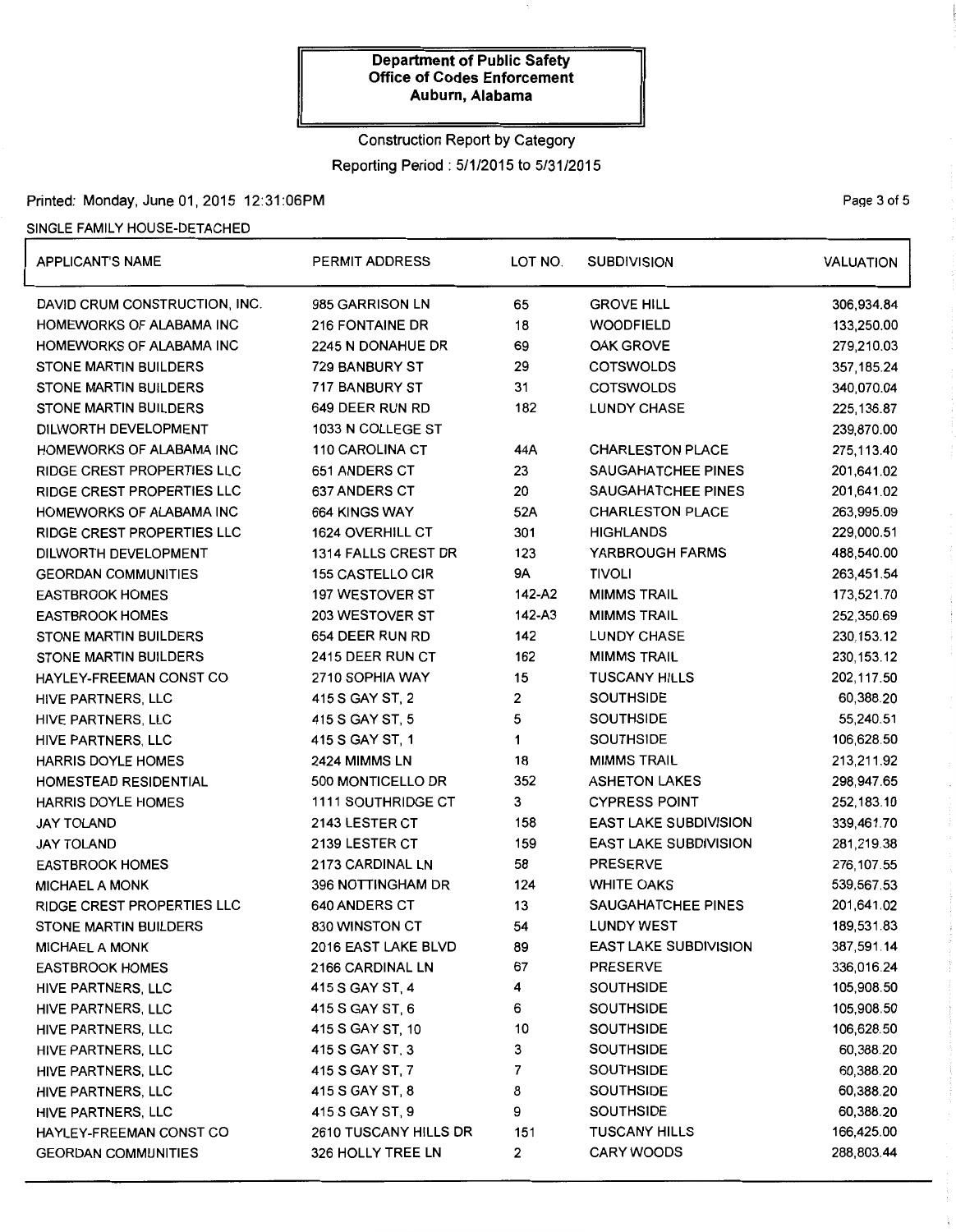# Construction Report by Category Reporting Period: 5/1/2015 to 5/31/2015

# Printed: Monday, June 01,2015 12:31:06PM

### SINGLE FAMILY HOUSE-DETACHED

| <b>APPLICANT'S NAME</b>            | PERMIT ADDRESS            | LOT NO. | <b>SUBDIVISION</b>           | <b>VALUATION</b> |
|------------------------------------|---------------------------|---------|------------------------------|------------------|
| DILWORTH DEVELOPMENT               | 1610 MARIE LOOP           | 60      | <b>EAST LAKE SUBDIVISION</b> | 434,350.00       |
| <b>STONE MARTIN BUILDERS</b>       | 2601 WESTON ST            | 107     | <b>COTSWOLDS</b>             | 332,723.79       |
| <b>STONE MARTIN BUILDERS</b>       | 2453 DEER RUN CT          | 171     | <b>LUNDY CHASE</b>           | 230, 153. 12     |
| <b>GEORDAN COMMUNITIES</b>         | <b>152 CASTELLO CIR</b>   | 7C      | <b>TIVOLI</b>                | 317,623.80       |
| <b>GEORDAN COMMUNITIES</b>         | 2640 CANTERA COURT        | 91      | <b>STONEWOOD FARMS</b>       | 305,760.96       |
| <b>GEORDAN COMMUNITIES</b>         | 151 CASTELLO CIR          | 151     | <b>TIVOLI</b>                | 309,000.96       |
| <b>GEORDAN COMMUNITIES</b>         | 294 QUARRY PL             | 93      | STONEWOOD FARMS              | 318,498.52       |
| <b>STONE MARTIN BUILDERS</b>       | 2432 WATERSTONE CIR OR    | 74      | <b>LUNDY CHASE</b>           | 202,000.03       |
| <b>STONE MARTIN BUILDERS</b>       | 716 BANBURY ST            | 38      | <b>COTSWOLDS</b>             | 377,859.01       |
| <b>HARRIS DOYLE HOMES</b>          | <b>1342 SOUTHRIDGE CT</b> | 34      | <b>CYPRESS POINT</b>         | 300,608.78       |
| HAYLEY-FREEMAN CONST CO            | 2614 TUSCANY HILLS DR     | 150     | <b>TUSCANY HILLS</b>         | 160,805.80       |
| <b>LANDMARK PROPERTIES</b>         | 1506 MARLEY LN            | 121     | <b>EAST LAKE SUBDIVISION</b> | 346,663.72       |
| RIDGE CREST PROPERTIES LLC         | 1605 OVERHILL CT          | 21      | <b>HIGHLANDS</b>             | 196,436.07       |
| HARRIS DOYLE HOMES                 | 1132 SOUTHRIDGE CT        | 69      | <b>CYPRESS POINT</b>         | 464,327.07       |
| HOLLAND HOMES INC.                 | 221 HICKORY WOODS DR      | 4A      | HICKORY WOODS ESTSTES SOUTH  | 215,392.15       |
| <b>HOLLAND HOMES INC.</b>          | 225 HICKORY WOODS DR      | 3       | HICKORY WOODS ESTSTES SOUTH  | 208,061.78       |
| HAYLEY-FREEMAN CONST CO            | 2618 TUSCANY HILLS DR     | 149     | <b>TUSCANY HILLS</b>         | 139,795.00       |
| <b>STONE MARTIN BUILDERS</b>       | 2450 CHURCHILL CIR        | 92      | <b>LUNDY WEST</b>            | 196,772.56       |
| <b>STONE MARTIN BUILDERS</b>       | 2410 DEER RUN CT          | 160     | <b>LUNDY CHASE</b>           | 230, 153. 12     |
| <b>EASTBROOK HOMES</b>             | 2091 MOHICAN DR           | 154     | <b>PRESERVE</b>              | 275,780.89       |
| <b>EDGAR HUGHSTON BUILDER INC.</b> | 440 FRONTIER CIR          | 239     | <b>SOLAMERE</b>              | 272,959.30       |
| <b>EASTBROOK HOMES</b>             | 2075 MOHICAN DR           | 158     | <b>PRESERVE</b>              | 210,691.00       |
| DILWORTH DEVELOPMENT               | 2184 EAST LAKE BLVD       | 3A      | <b>EAST LAKE SUBDIVISION</b> | 474,057.89       |
| DILWORTH DEVELOPMENT               | 2283 EAST LAKE BLVD       | 32      | <b>EAST LAKE SUBDIVISION</b> | 392,934.07       |
| DILWORTH DEVELOPMENT               | 912 ANDREWS AVE           | 203     | YARBROUGH FARMS - THE PARC   | 303,861.22       |
| $COUNT = 67$                       |                           |         |                              | 16,663,569.35    |
| STORE/CUSTOMER SERVICE             |                           |         |                              |                  |
| <b>APPLICANT'S NAME</b>            | <b>PERMIT ADDRESS</b>     | LOT NO. | <b>SUBDIVISION</b>           | <b>VALUATION</b> |
| HY&G CONST CO                      | 3991 COX RD               |         |                              | 263,275.35       |
| <b>J &amp; L CONTRACTORS INC</b>   | 200 E UNIVERSITY DR       |         |                              | 1,004,300.00     |
| <b>NEAREN CONSTRUCTION CO INC</b>  | 2047 E UNIVERSITY DR      |         |                              | 5,500,000.00     |
| $CQUNT = 3$                        |                           |         |                              | 6,767,575.35     |
| STRUCTURE OTHER THAN BUILDING      |                           |         |                              |                  |
| <b>APPLICANT'S NAME</b>            | <b>PERMIT ADDRESS</b>     | LOT NO. | <b>SUBDIVISION</b>           | <b>VALUATION</b> |
| <b>SIDES DRYWALL</b>               | <b>1280 FINANCIAL CIR</b> |         |                              | 10,000.00        |
| $\overline{COUNT} = 1$             |                           |         |                              | 10,000.00        |
|                                    |                           |         |                              |                  |

Page 4 of 5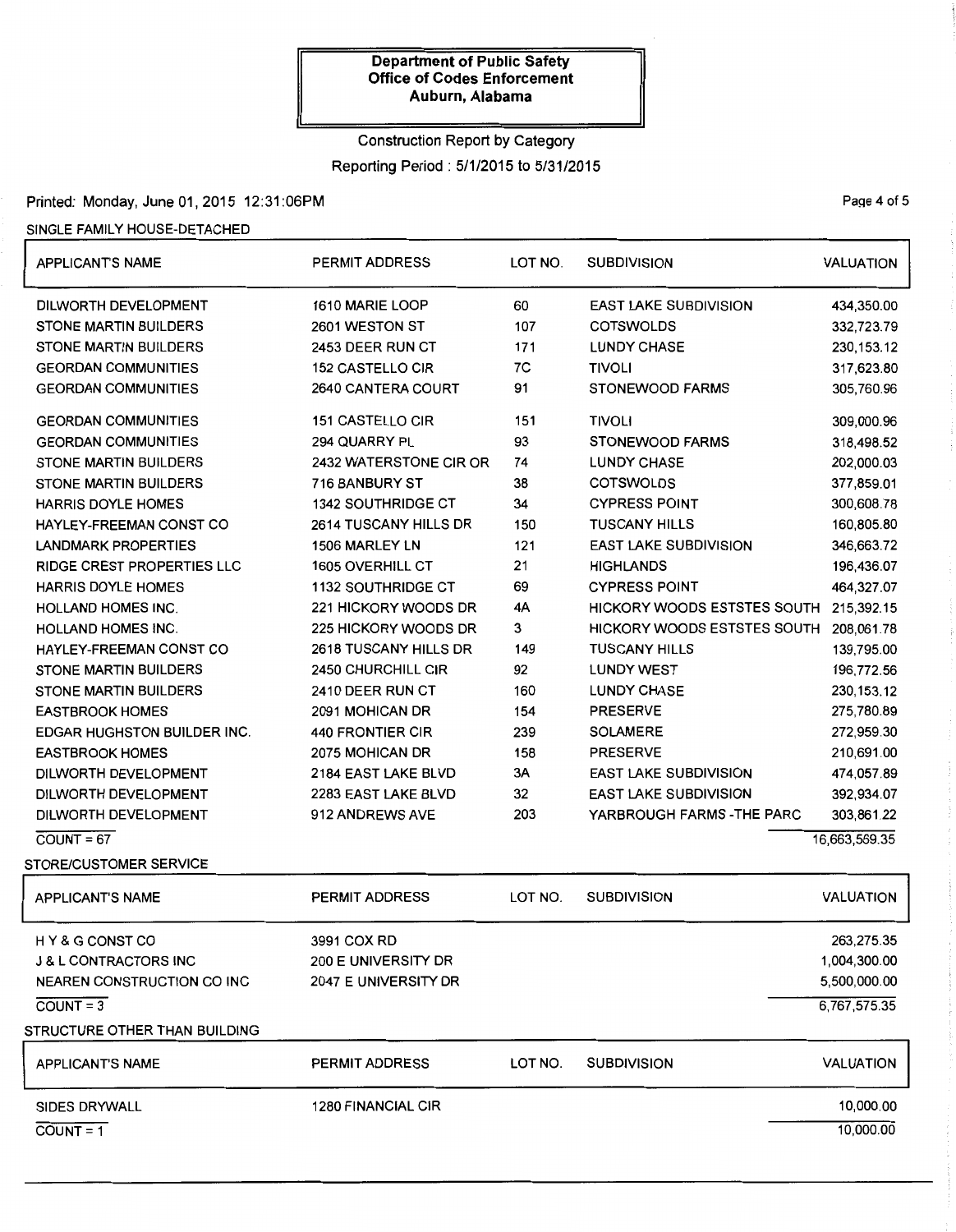# Construction Report by Category Reporting Period: 5/1/2015 to 5/31/2015

Printed: Monday, June 01,2015 12:31:06PM

TOTAL COUNT = 114

TOTAL VALUATION =  $30,667,661.26$ 

PaQe 5 of 5

Reden Much